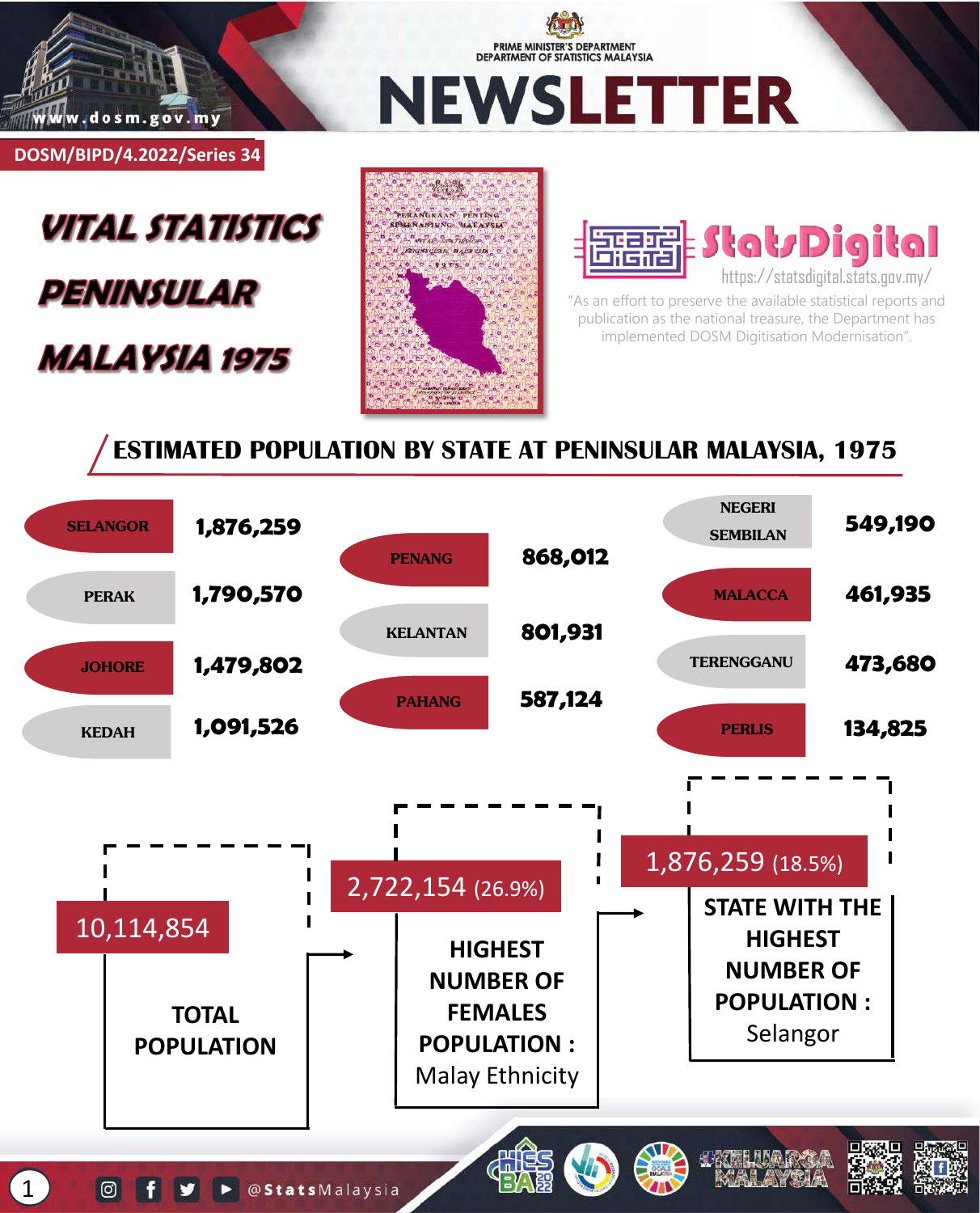## **GROSS RATE OF NATURAL INCREASED BY STATE AND GENDER, 1975**



- **Terengganu** registered the **highest** gross rate of natural increase **for males** and **females** by **31.1%** and **30.8%**.
- **Perlis** recorded the **lowest** gross rate of natural increase for **males** by **19.7%.**

## **COMPOSITION OF POPULATION BY ETHNICITY, 1975**